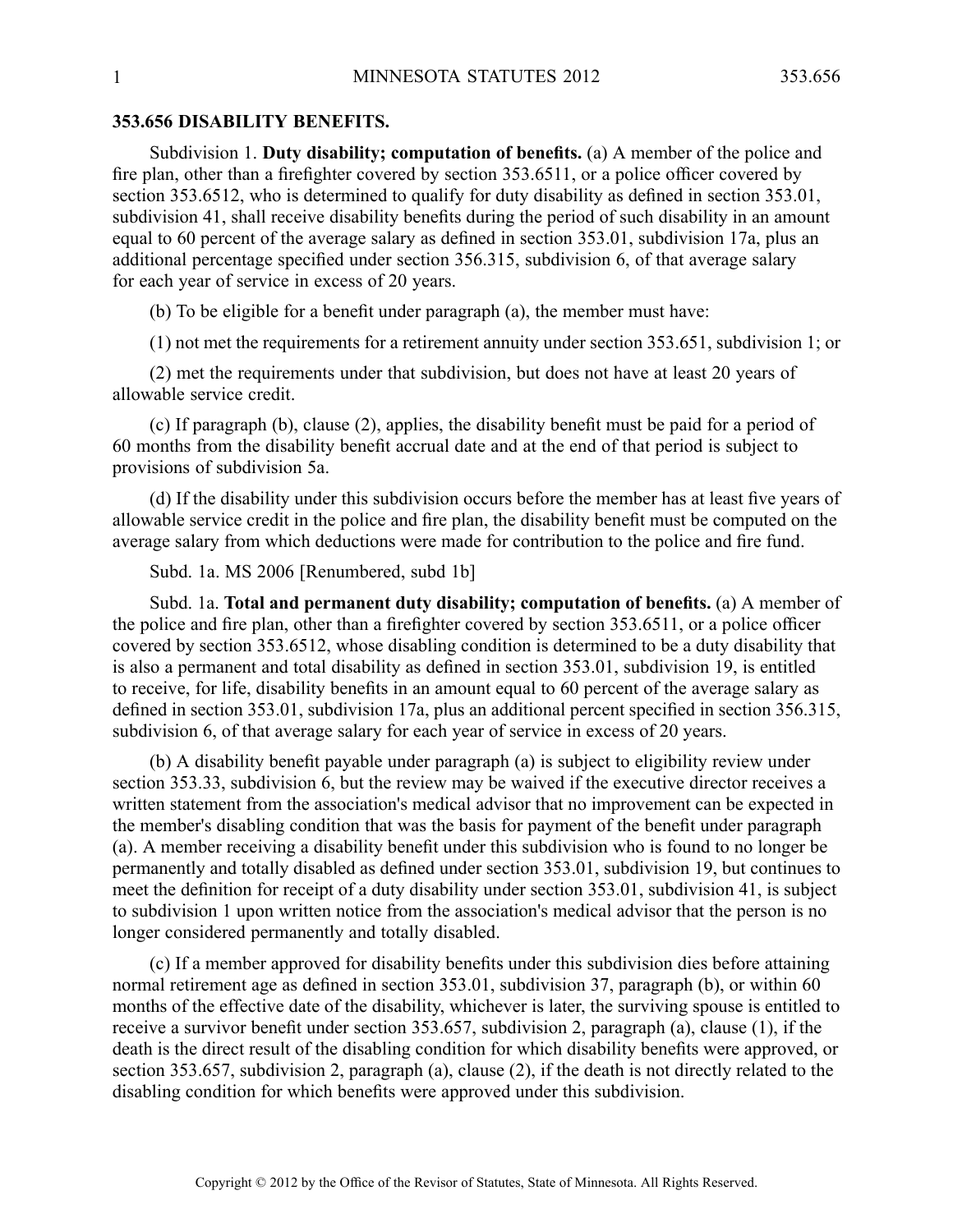(d) If the election of an actuarial equivalent optional annuity is not made at the time the permanen<sup>t</sup> and total disability benefit accrues, an election must be made within 90 days before the member attains normal retirement age as defined under section 353.01, subdivision 37, paragraph (b), or having collected total and permanen<sup>t</sup> disability benefits for 60 months, whichever is later. If <sup>a</sup> member receiving disability benefits who has dependent children dies, subdivision 6a, paragraph (c), applies.

Subd. 1b. **Optional annuity election.** (a) A disabled member of the police and fire fund may elect to receive the normal disability benefit or an actuarial equivalent optional annuity. If the election of an actuarial equivalent optional annuity is made before the commencement of paymen<sup>t</sup> of the disability benefit, the optional annuity must begin to accrue on the same date as the disability benefit covering only the disabilitant would have accrued.

(b) If an election of an optional annuity is not made before the commencement of the disability benefit, the disabilitant may elect an optional annuity:

(1) within 90 days before normal retirement age;

(2) upon the filing of an application to convert to an early retirement annuity, if electing to convert to an early retirement annuity before the normal retirement age; or

(3) within 90 days before the expiration of the 60-month period for which <sup>a</sup> disability benefit is paid, if the disability benefit is payable because the disabled member did not have at least 20 years of allowable service at normal retirement age.

(c) If <sup>a</sup> disabled member who has named <sup>a</sup> joint and survivor optional annuity beneficiary dies before the disability benefit ceases and is recalculated under subdivision 5a, the beneficiary eligible to receive the joint and survivor annuity may elect to have the annuity converted at the times designated in paragraph (b), clause (1), (2), or (3), whichever allows for the earliest paymen<sup>t</sup> of <sup>a</sup> higher joint and survivor annuity option resulting from recalculation under subdivision 5a, paragraph (e).

(d) A disabled member may name <sup>a</sup> person other than the spouse as beneficiary of <sup>a</sup> joint and survivor annuity only if the spouse of the disabled member permanently waives surviving spouse coverage on the disability application form prescribed by the executive director.

(e) If the spouse of the member permanently waives survivor coverage, the dependent child or children, if any, continue to be eligible for dependent child benefits under section 353.657, subdivision 3, and the designated optional annuity beneficiary may draw the monthly benefit.

(f) Any optional annuity under this subdivision, plus dependent child benefits, if applicable, are subject to the maximum and minimum family benefit amounts specified in section 353.657, subdivision 3a.

Subd. 2. **Benefits paid under workers' compensation law.** (a) If <sup>a</sup> member becomes disabled and receives <sup>a</sup> disability benefit as specified in this section and is also entitled to receive lump sum or periodic benefits under workers' compensation laws, the single life annuity actuarial equivalent disability benefit amount and the workers' compensation amount must be added. The computation must exclude any attorney fees paid by the disabilitant as authorized under applicable workers' compensation laws. The computation must also exclude permanen<sup>t</sup> partial disability payments provided under section 176.101, subdivision 2a, and retraining payments under section 176.102, subdivision 11, if the permanen<sup>t</sup> partial disability or retraining payments are reported to the executive director in <sup>a</sup> manner specified by the executive director.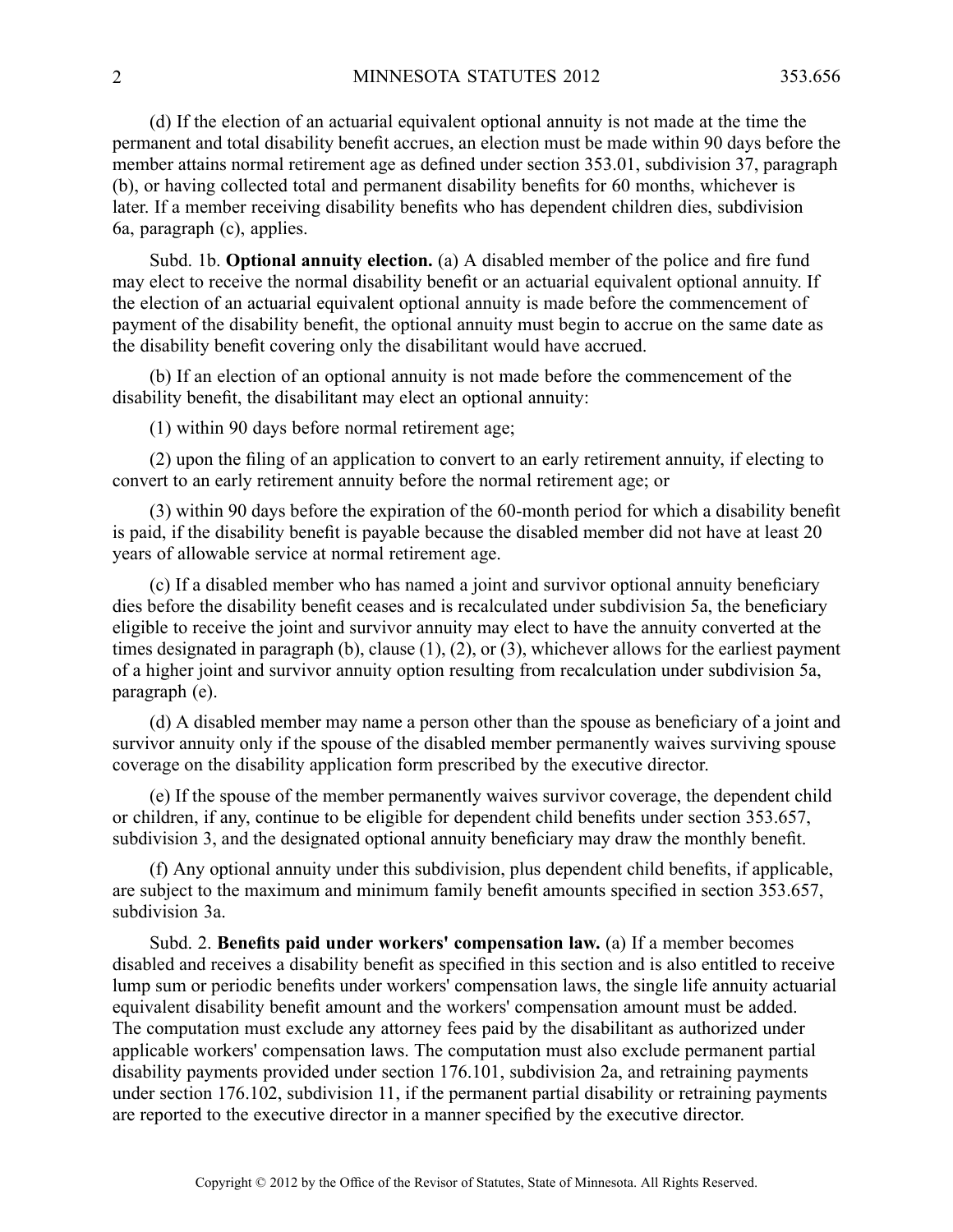(b) The equivalent salary is the amount determined under clause (1) or (2), whichever is greater:

(1) the salary the disabled member received as of the date of the disability; or

(2) the salary currently payable for the same employment position or substantially similar positions in the applicable governmen<sup>t</sup> subdivision.

(c) If the amount determined under paragraph (a) exceeds the equivalent salary determined under paragraph (b), the disability benefit amount must be reduced to that amount which, when added to the workers' compensation benefits, equals the equivalent salary.

Subd. 2a. **Reduction restored; overpayment.** Adisabled member who is eligible to receive <sup>a</sup> disability benefit under subdivision 2 as of June 30, 1987, and whose disability benefit amount had been reduced prior to July 1, 1987, as <sup>a</sup> result of the receipt of workers' compensation benefits, must have the disability benefit paymen<sup>t</sup> amount restored, as of July 1, 1987, calculated in accordance with subdivision 2. However, <sup>a</sup> disabled member is not entitled to receive retroactive repaymen<sup>t</sup> of any disability benefit amounts lost before July 1, 1987, as <sup>a</sup> result of the reduction required before that date because of the receipt of workers' compensation benefits.

Any disability benefit overpayments made before July 1, 1987, and occurring because of the failure to reduce the disability benefit paymen<sup>t</sup> to the extent required because of the receipt of workers' compensation benefits, may be collected by the association through the reduction of disability benefit or annuity paymen<sup>t</sup> made on or after July 1, 1987, until the overpaymen<sup>t</sup> is fully recovered.

Subd. 3. **Regular disability benefit.** (a) A member of the police and fire plan, other than <sup>a</sup> firefighter covered by section 353.6511, or <sup>a</sup> police officer covered by section 353.6512, who qualifies for <sup>a</sup> regular disability benefit as defined in section 353.01, subdivision 46, is entitled to receive <sup>a</sup> disability benefit, after filing <sup>a</sup> valid application, in an amount equal to 45 percen<sup>t</sup> of the average salary as defined in section 353.01, subdivision 17a.

(b) To be eligible for <sup>a</sup> benefit under paragraph (a), the member must have at least one year of allowable service credit and have:

(1) not met the requirements for <sup>a</sup> retirement annuity under section 353.651, subdivision 1, or

(2) met the requirements under that subdivision, but does not have at least 15 years of allowable service credit.

(c) If paragraph (b), clause (2), applies, the disability benefit must be paid for <sup>a</sup> period of 60 months from the disability benefit accrual date and, at the end of that period, is subject to provisions of subdivision 5a.

(d) For <sup>a</sup> member who is employed as <sup>a</sup> full-time firefighter by the Department of Military Affairs of the state of Minnesota, allowable service as <sup>a</sup> full-time state Military Affairs Department firefighter credited by the Minnesota State Retirement System may be used in meeting the minimum allowable service requirement of this subdivision.

Subd. 3a. **Total and permanen<sup>t</sup> regular disability; computation of benefits.** (a) A member of the police and fire plan, other than <sup>a</sup> firefighter covered by section 353.6511, or <sup>a</sup> police officer covered by section 353.6512, whose disabling condition is determined to be <sup>a</sup> regular disability under section 353.01, subdivision 46, that is also <sup>a</sup> permanen<sup>t</sup> and total disability as defined in section 353.01, subdivision 19, is entitled to receive, for life, <sup>a</sup> disability benefit in an amount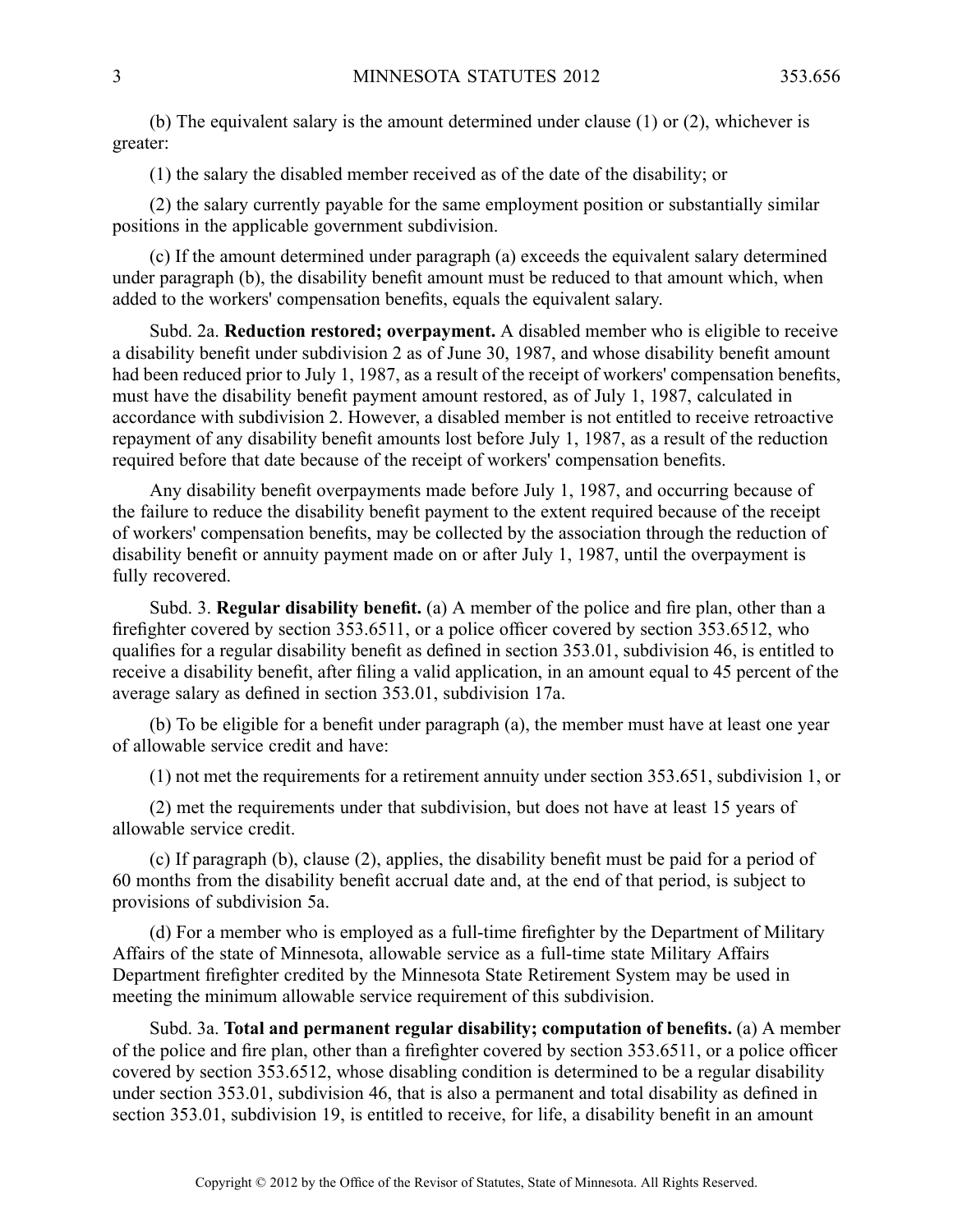equal to 45 percen<sup>t</sup> of the average salary as defined in section 353.01, subdivision 17a, plus an additional percen<sup>t</sup> specified in section 356.315, subdivision 6, of that average salary for each year of service in excess of 15 years.

(b) A disability benefit payable under paragraph (a) is subject to eligibility review under section 353.33, subdivision 6, but the review may be waived if the executive director receives <sup>a</sup> written statement from the association's medical advisor that no improvement can be expected in the member's disabling condition that was the basis for paymen<sup>t</sup> of the benefit under paragraph (a). Amember receiving <sup>a</sup> disability benefit under this subdivision who is found to no longer be permanently and totally disabled as defined under section 353.01, subdivision 19, but continues to meet the definition for receipt of <sup>a</sup> regular disability under section 353.01, subdivision 46, is subject to subdivision 3 upon written notice from the association's medical advisor that the person is no longer considered permanently and totally disabled.

(c) A member approved for disability benefits under this subdivision may elect to receive <sup>a</sup> normal disability benefit or an actuarial equivalent optional annuity. If the election of an actuarial equivalent optional annuity is not made at the time the total and permanen<sup>t</sup> disability benefit accrues, an election must be made within 90 days before the member attains normal retirement age as defined in section 353.01, subdivision 37, paragraph (b), or having collected disability benefits for 60 months, whichever is later. No surviving spouse benefits are payable if the member dies during the period in which <sup>a</sup> normal total and permanen<sup>t</sup> disability benefit is being paid. If <sup>a</sup> member receiving disability benefits who has dependent children dies, subdivision 6a, paragraph (c), applies.

Subd. 4. **Limitation on disability benefit payments.** (a) No member is entitled to receive <sup>a</sup> disability benefit paymen<sup>t</sup> when there remains to the member's credit unused annual leave, sick leave, or any other employer-provided salary continuation plan, or under any other circumstances when, during the period of disability, there has been no impairment of the person's salary as <sup>a</sup> police officer, <sup>a</sup> firefighter, or <sup>a</sup> paramedic as defined in section 353.64, subdivision 10, whichever applies.

(b) If <sup>a</sup> disabled member resumes <sup>a</sup> gainful occupation with earnings that, when added to the normal disability benefit, and workers' compensation benefit if applicable, exceed the disabilitant reemployment earnings limit, the amount of the disability benefit must be reduced as provided in this paragraph. The disabilitant reemployment earnings limit is the greater of:

(1) the salary earned at the date of disability; or

(2) 125 percen<sup>t</sup> of the base salary currently paid by the employing governmental subdivision for similar positions.

(c) The disability benefit must be reduced by one dollar for each three dollars by which the total amount of the current disability benefit, any workers' compensation benefits if applicable, and actual earnings exceed the greater disabilitant reemployment earnings limit. In no event may the disability benefit as adjusted under this subdivision exceed the disability benefit originally allowed.

Subd. 5. [Repealed, 2007 <sup>c</sup> 134 art 4 <sup>s</sup> 36]

Subd. 5a. **Cessation of disability benefit.** (a) The association shall cease the paymen<sup>t</sup> of any disability benefit the first of the month following the reinstatement of <sup>a</sup> member to full time or less than full-time service in <sup>a</sup> position covered by the police and fire fund.

(b) A disability benefit paid to <sup>a</sup> disabled member of the police and fire plan, that was granted under laws in effect after June 30, 2007, terminates at the end of the month in which the member: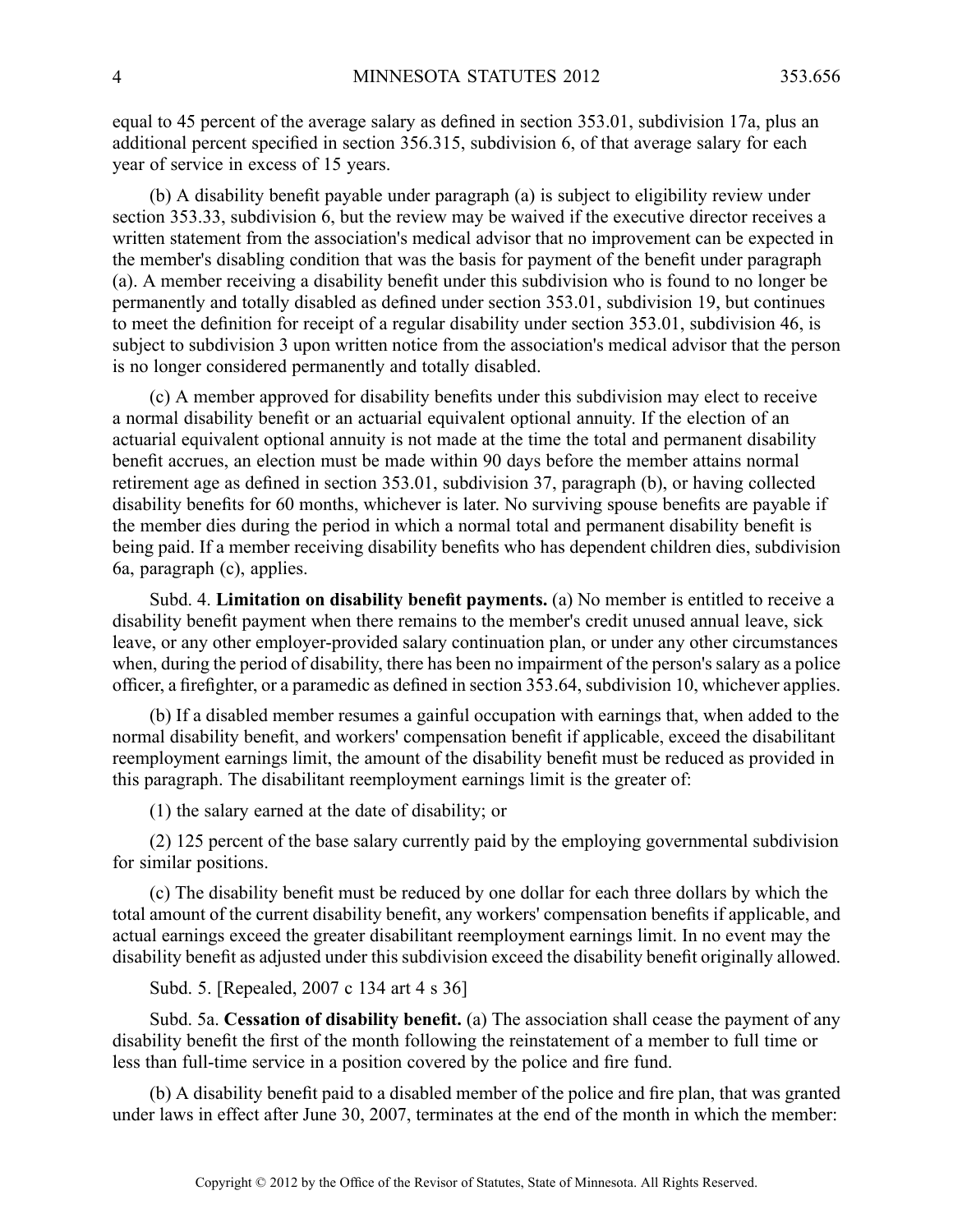(1) reaches normal retirement age;

(2) if the disability benefit is payable for <sup>a</sup> 60-month period as determined under subdivisions 1 and 3, as applicable, the first of the month following the expiration of the 60-month period; or

(3) if the disabled member so chooses, the end of the month in which the member has elected to convert to an early retirement annuity under section 353.651, subdivision 4.

(c) If the police and fire plan member continues to be disabled when the disability benefit terminates under this subdivision, the member is deemed to be retired. The individual is entitled to receive <sup>a</sup> normal retirement annuity or an early retirement annuity under section 353.651, whichever is applicable, as further specified in paragraph (d) or (e). If the individual did not previously elect an optional annuity under subdivision 1a, paragraph (a), the individual may elect an optional annuity under subdivision 1a, paragraph (b).

(d) A member of the police and fire plan who is receiving <sup>a</sup> disability benefit under this section may, upon application, elect to receive an early retirement annuity under section 353.651, subdivision 4, at any time after attaining age 50, but must convert to <sup>a</sup> retirement annuity no later than the end of the month in which the disabled member attains normal retirement age. An early retirement annuity elected under this subdivision must be calculated on the disabled member's accrued years of service and average salary as defined in section 353.01, subdivision 17a, and when elected, the member is deemed to be retired.

(e) When an individual's benefit is recalculated as <sup>a</sup> retirement annuity under this section, the annuity must be based on clause (1) or clause (2), whichever provides the greater amount:

(1) the benefit amount at the time of reclassification, including all prior adjustments provided under Minnesota Statutes 2008, section 11A.18, through January 1, 2009, and thereafter as provided in section 356.415; or

(2) <sup>a</sup> benefit amount computed on the member's actual years of accrued allowable service credit and the law in effect at the time the disability benefit first accrued, plus any increases that would have applied since that date under Minnesota Statutes 2008, section 11A.18, through January 1, 2009, and thereafter as provided in section 356.415.

Subd. 6. [Repealed, 1993 <sup>c</sup> 307 art 4 <sup>s</sup> 54]

Subd. 6a. **Disability survivor benefits for pre-July 1, 2007, disabilitants.** (a) If <sup>a</sup> member who is receiving <sup>a</sup> disability benefit that was granted under the laws in effect before July 1, 2007, dies before attaining normal retirement age as defined under section 353.01, subdivision 37, paragraph (b), or within five years of the effective date of the disability, whichever is later, the surviving spouse shall receive <sup>a</sup> survivor benefit under section 353.657, subdivision 2, paragraph (a), clause (2); or 2a, unless the surviving spouse elected to receive <sup>a</sup> refund under section 353.32, subdivision 1. The joint and survivor optional annuity under subdivision 2a is based on the minimum disability benefit under subdivision 1 or 3, or the deceased member's allowable service, whichever is greater.

(b) If the disability benefit was granted under the laws in effect before July 1, 2007, and the disabilitant is living at the age required for receipt of <sup>a</sup> retirement annuity under section 353.651, subdivision 1, or five years after the effective date of the disability, whichever is later, the disabled member may continue to receive <sup>a</sup> normal disability benefit, or the member may elect <sup>a</sup> joint and survivor optional annuity under section 353.30. The optional annuity is based on the minimum disability benefit under subdivision 1 or 3, or the member's allowable service, whichever is greater.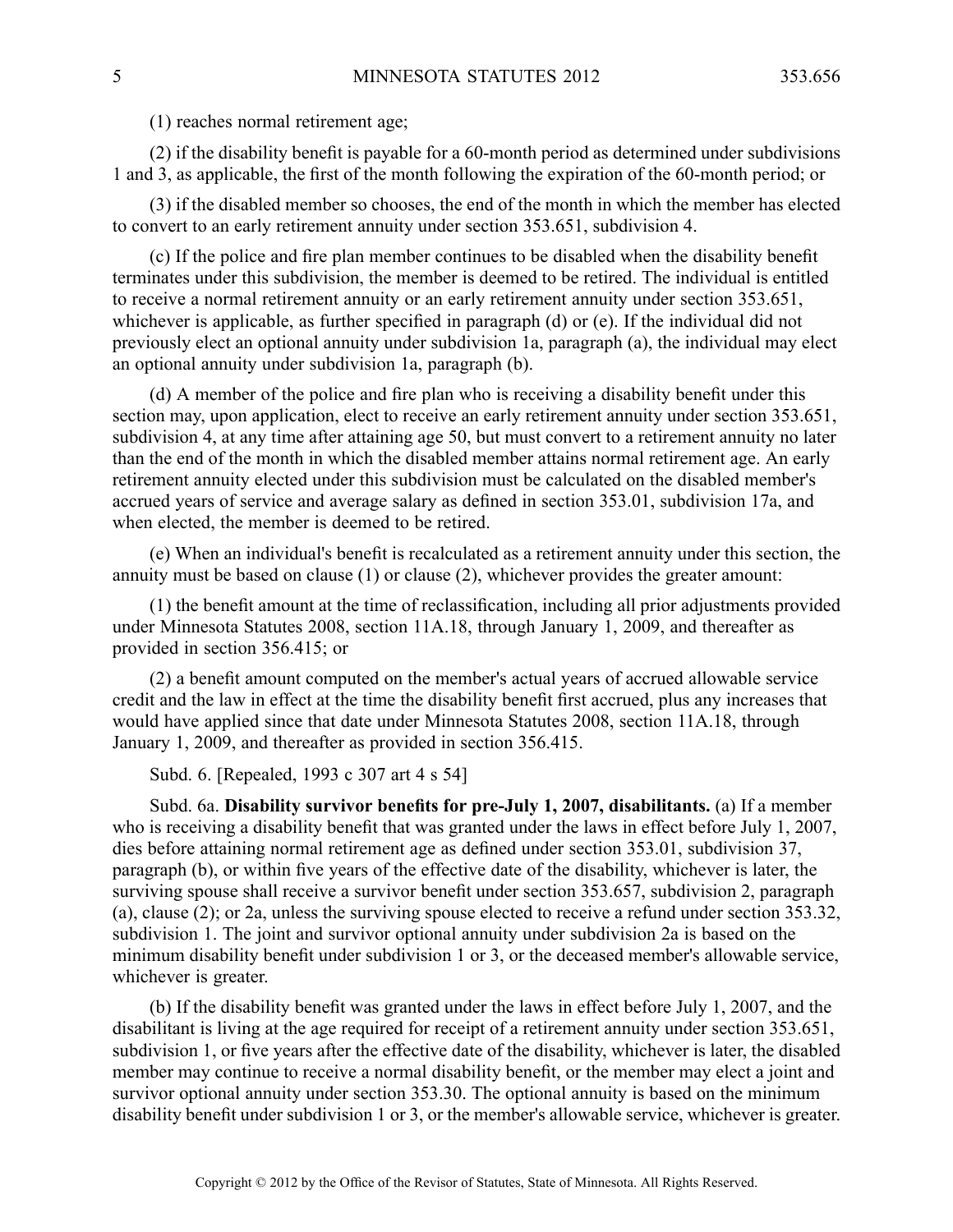The election of this joint and survivor annuity must occur within 90 days before attaining normal retirement age as defined under section 353.01, subdivision 37, paragraph (b), or within 90 days before the five-year anniversary of the effective date of the disability benefit, whichever is later. The optional annuity takes effect the first of the month following the month in which the person attains the age required for receipt of <sup>a</sup> retirement annuity under section 353.651, subdivision 1, or reaches the five-year anniversary of the effective date of the disability benefit, whichever is later.

(c) If any disabled member dies while receiving <sup>a</sup> benefit and has <sup>a</sup> dependent child or children, the association shall gran<sup>t</sup> <sup>a</sup> dependent child benefit under section 353.657, subdivision 3.

Subd. 7. [Repealed, 1992 <sup>c</sup> 432 art 2 <sup>s</sup> 51]

Subd. 8. **Application procedure to determine eligibility for police and fire plan disability benefits.** The application procedures to determine eligibility for police and fire plan disability benefits are defined under section 353.031.

Subd. 9. [Repealed, 2007 <sup>c</sup> 134 art 4 <sup>s</sup> 36]

Subd. 10. **Accrual of benefits.** (a) Except for <sup>a</sup> total and permanen<sup>t</sup> disability under subdivision 1a, <sup>a</sup> disability benefit begins to accrue when the applicant is no longer receiving any form of compensation, whether salary or paid leave 90 days preceding the filing of an application; or, if annual or sick leave, or any other employer-paid salary continuation plan is paid for more than the 90-day period, from the date on which the paymen<sup>t</sup> of salary ceased, whichever is later. Except for <sup>a</sup> total and permanen<sup>t</sup> disability under subdivision 1a, no member is entitled to receive <sup>a</sup> disability benefit paymen<sup>t</sup> when there remains to the member's credit any unused annual leave, sick leave, or any other employer-paid salary continuation benefit, or under any other circumstances when, during the period of disability, there has been no impairment of the person's salary.

(b) Payment of the disability benefit must not continue beyond the end of the month in which entitlement has terminated. If the disabilitant dies prior to negotiating the check for the month in which death occurs, paymen<sup>t</sup> must be made to the surviving spouse or, if none, to the designated beneficiary or, if none, to the estate.

Subd. 11. [Repealed, 2007 <sup>c</sup> 134 art 4 <sup>s</sup> 36]

Subd. 12. [Repealed, 2007 <sup>c</sup> 134 art 4 <sup>s</sup> 36]

Subd. 13. **Chemical dependency limitations to disability benefit eligibility.** (a) No benefits are payable for any disability resulting in whole or in par<sup>t</sup> from the member's current use of illegal drugs. This exclusion does not apply to <sup>a</sup> member who:

(1) has successfully completed <sup>a</sup> supervised drug rehabilitation program or has otherwise been rehabilitated successfully and is no longer engaging in such use; or

(2) is participating in <sup>a</sup> supervised rehabilitation program and is no longer engaging in such use.

(b) "Illegal use of drugs" means the use of drugs, the possession or distribution of which is unlawful under United States Code, title 21, section 801. "Illegal use of drugs" does not include the use of <sup>a</sup> drug taken under the supervision of <sup>a</sup> licensed health care professional, or other uses authorized by United States Code, title 21, or other provisions of law.

Subd. 14. **Postretirement adjustment eligibility.** A disability benefit under this section is eligible for postretirement adjustments under section 356.415.